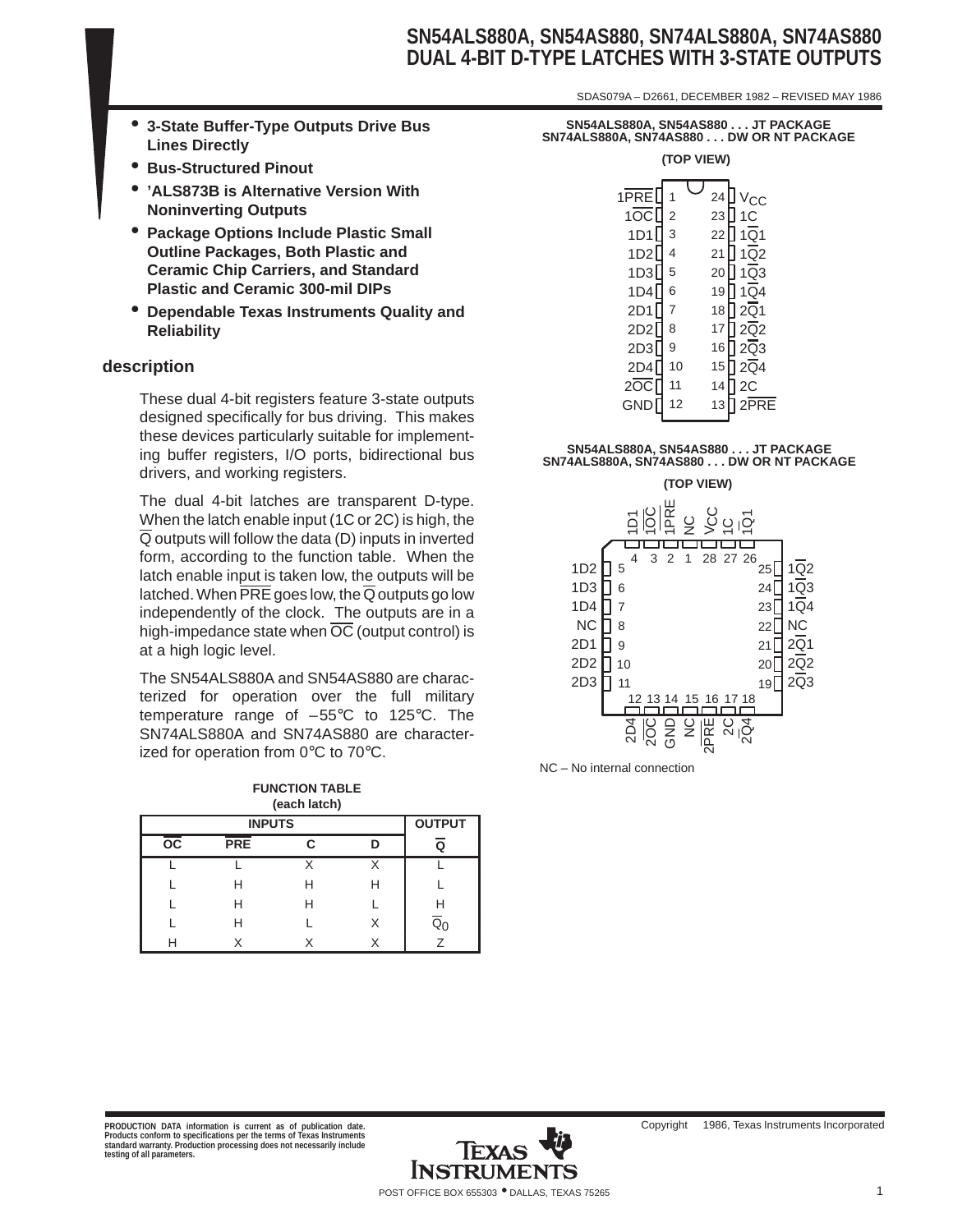### **SN54ALS880A, SN54AS880, SN74ALS880A, SN74AS880 DUAL 4-BIT D-TYPE LATCHES WITH 3-STATE OUTPUTS**

SDAS079A – D2661, DECEMBER 1982 – REVISED MAY 1986

#### **logic symbol†**



† This symbol is in accordance with ANSI/IEEE Std 91-1984 and IEC Publication 617-12. Pin numbers shown are for DW, JT, and NT packages.

#### **logic diagram (each quad latch, positive logic)**



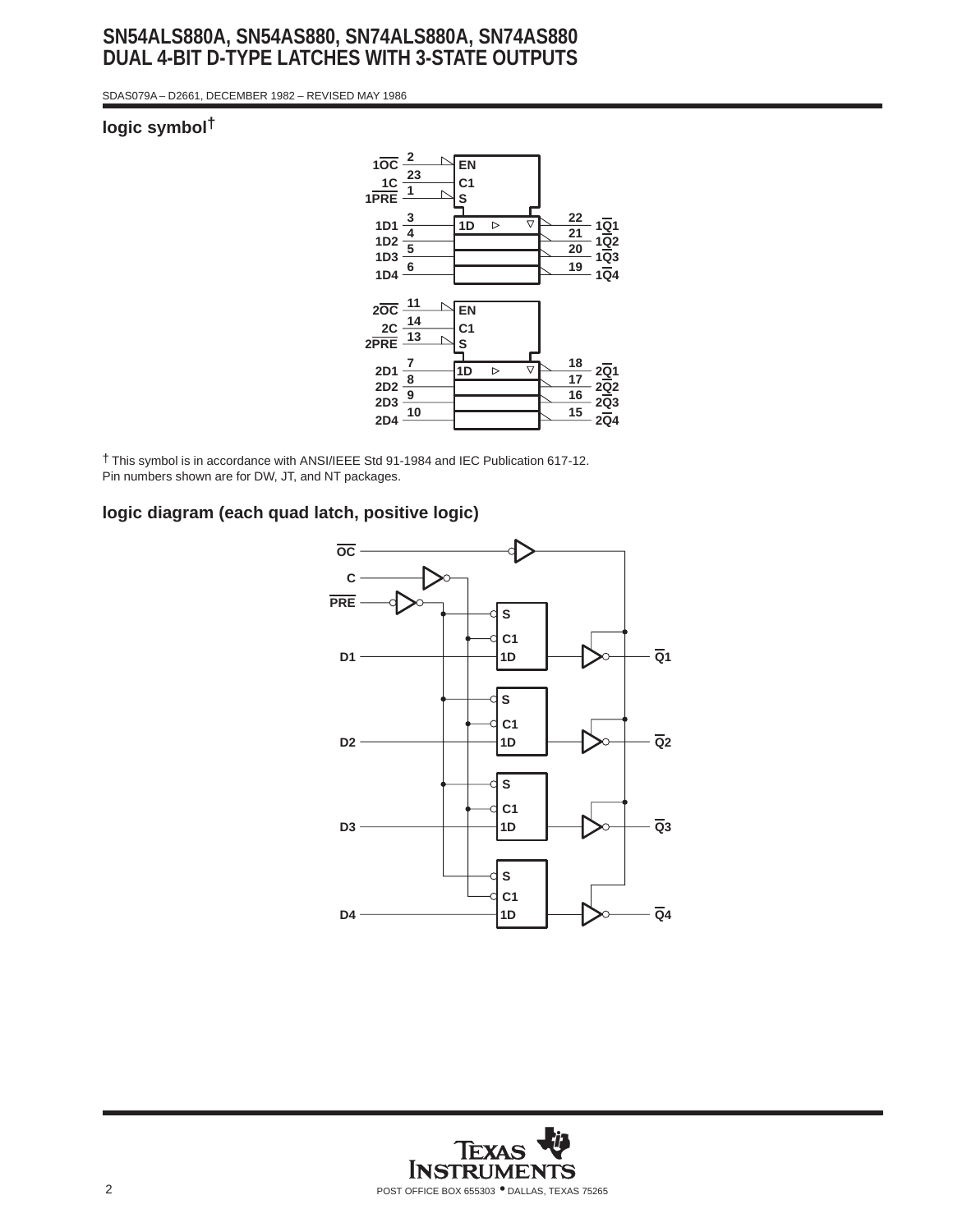### **SN54ALS880A, SN54AS880, SN74ALS880A, SN74AS880 DUAL 4-BIT D-TYPE LATCHES WITH 3-STATE OUTPUTS**

SDAS079A – D2661, DECEMBER 1982 – REVISED MAY 1986

#### **absolute maximum ratings over operating free-air temperature range (unless otherwise noted)**

#### **recommended operating conditions**

|                   |                                     |                |    |            | SN54ALS880A |            |            | SN74ALS880A |            | <b>UNIT</b> |
|-------------------|-------------------------------------|----------------|----|------------|-------------|------------|------------|-------------|------------|-------------|
|                   |                                     |                |    | <b>MIN</b> | <b>NOM</b>  | <b>MAX</b> | <b>MIN</b> | <b>NOM</b>  | <b>MAX</b> |             |
| $V_{\rm CC}$      | Supply voltage                      |                |    | 4.5        | 5           | 5.5        | 4.5        | 5           | 5.5        | V           |
| V <sub>IH</sub>   | High-level input voltage            |                |    | 2          |             |            | 2          |             |            | V           |
| $V_{IL}$          | Low-level input voltage             |                |    |            |             | 0.7        |            |             | 0.8        | V           |
| 1 <sub>OH</sub>   | High-level output current           |                |    |            | $-1$        |            |            | $-2.6$      | mA         |             |
| <b>IOL</b>        | Low-level output current            |                |    |            |             | 12         |            |             | 24         | mA          |
|                   | Pulse duration                      | <b>PRE</b> low |    | 15         |             |            | 15         |             |            | ns          |
| $t_W$             |                                     | C high         |    | 15         |             |            | 15         |             |            |             |
| $t_{\texttt{SU}}$ | Setup time, data before C↓          |                | 10 |            |             | 10         |            |             | ns         |             |
| th                | Hold time, data after $C\downarrow$ |                |    | 10         |             |            | 10         |             |            | ns          |
| <b>TA</b>         | Operating free-air temperature      |                |    | $-55$      |             | 125        | 0          |             | 70         | $^{\circ}C$ |

#### **electrical characteristics over recommended operating free-air temperature range (unless otherwise noted)**

| <b>PARAMETER</b>      | <b>TEST CONDITIONS</b>     |                        | <b>SN54ALS880A</b> |                  |            | SN74ALS880A |                  |            | <b>UNIT</b> |
|-----------------------|----------------------------|------------------------|--------------------|------------------|------------|-------------|------------------|------------|-------------|
|                       |                            |                        | <b>MIN</b>         | TYP <sup>†</sup> | <b>MAX</b> | <b>MIN</b>  | TYP <sup>†</sup> | <b>MAX</b> |             |
| <b>V<sub>IK</sub></b> | $V_{CC} = 4.5 V,$          | $I_1 = -18$ mA         |                    |                  | $-1.2$     |             |                  | $-1.2$     | $\vee$      |
|                       | $V_{CC}$ = 4.5 V to 5.5 V, | $I_{OH} = -0.4$ mA     | $V_{CC}-2$         |                  |            | $V_{CC}-2$  |                  |            |             |
| VOH                   | $V_{\text{CC}} = 4.5 V,$   | $I_{OH} = -1$ mA       | 2.4                | 3.3              |            |             |                  |            | $\vee$      |
|                       | $V_{CC} = 4.5 V,$          | $I_{OH} = -2.6$ mA     |                    |                  |            | 2.4         | 3.2              |            |             |
|                       | $V_{CC} = 4.5 V,$          | $I_{OL}$ = 12 mA       |                    | 0.25             | 0.4        |             | 0.25             | 0.4        | $\vee$      |
| VOL                   | $V_{CC} = 4.5 V,$          | $I_{OL}$ = 24 mA       |                    |                  |            |             | 0.35             | 0.5        |             |
| <b>l</b> OZH          | $V_{CC}$ = 5.5 V,          | $V_{\text{O}} = 2.7 V$ |                    |                  | 20         |             |                  | 20         | μA          |
| lozL                  | $V_{CC}$ = 5.5 V,          | $V_O = 0.4 V$          |                    |                  | $-20$      |             |                  | $-20$      | μA          |
|                       | $V_{\text{CC}} = 5.5 V,$   | $V_I = 7 V$            |                    |                  | 0.1        |             |                  | 0.1        | mA          |
| ŀщ                    | $V_{CC} = 5.5 V,$          | $V_1 = 2.7 V$          |                    |                  | 20         |             |                  | 20         | μA          |
| ŀщ                    | $V_{CC}$ = 5.5 V,          | $V_1 = 0.4 V$          |                    |                  | $-0.2$     |             |                  | $-0.2$     | mA          |
| $10+$                 | $V_{CC}$ = 5.5 V,          | $V_{\Omega} = 2.25 V$  | $-30$              |                  | $-112$     | $-30$       |                  | $-112$     | mA          |
|                       |                            | Outputs high           |                    | 14               | 21         |             | 14               | 21         |             |
| <b>ICC</b>            | $V_{\text{CC}}$ = 5.5 V    | Outputs low            |                    | 19               | 29         |             | 19               | 29         | mA          |
|                       |                            | Outputs disabled       |                    | 20               | 31         |             | 20               | 31         |             |

 $\dagger$  All typical values are at V<sub>CC</sub> = 5 V, T<sub>A</sub> = 25°C.

‡ The output conditions have been chosen to produce a current that closely approximates one half of the true short-circuit output current, IOS.

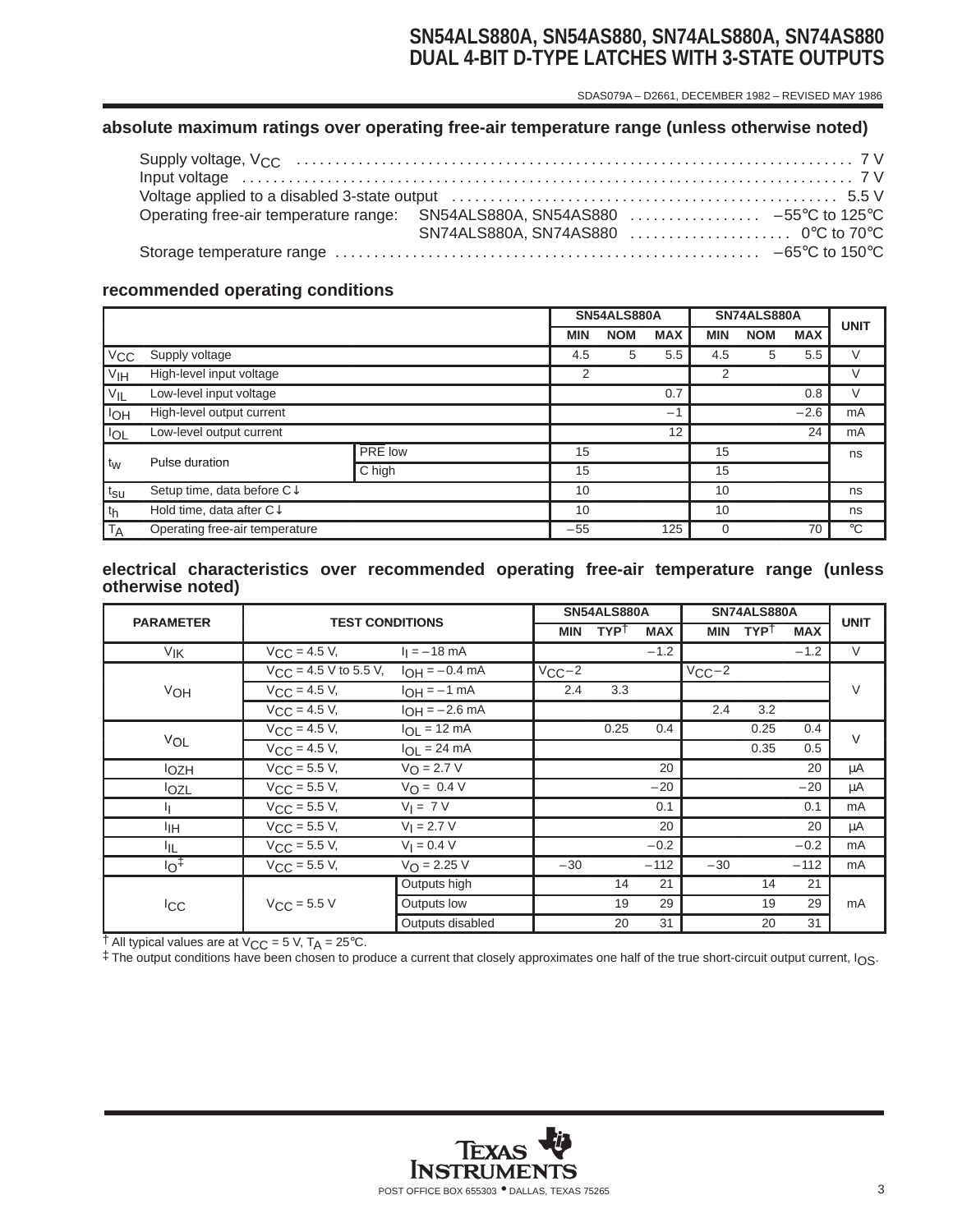# **SN54ALS880A, SN74ALS880A DUAL 4-BIT D-TYPE LATCHES WITH 3-STATE OUTPUTS**

SDAS079A – D2661, DECEMBER 1982 – REVISED MAY 1986

#### **switching characteristics (see Note 1)**

| <b>PARAMETER</b> | <b>FROM</b><br>(INPUT) | TO<br>(OUTPUT)          |            | $V_{CC}$ = 5 V,<br>$C_L = 50$ pF,<br>$R1 = 500 \Omega$ ,<br>$R2 = 500 \Omega$ ,<br>$T_A = 25^{\circ}C$<br>'ALS880A |            | <b>SN54ALS880A</b> | $C_L = 50$ pF,<br>$R1 = 500 \Omega$ ,<br>$R2 = 500 \Omega$ , | $V_{CC}$ = 4.5 V to 5.5 V,<br>$T_A = MIN$ to MAX<br><b>SN74ALS880A</b> |            | <b>UNIT</b> |
|------------------|------------------------|-------------------------|------------|--------------------------------------------------------------------------------------------------------------------|------------|--------------------|--------------------------------------------------------------|------------------------------------------------------------------------|------------|-------------|
|                  |                        |                         | <b>MIN</b> | <b>TYP</b>                                                                                                         | <b>MAX</b> | <b>MIN</b>         | <b>MAX</b>                                                   | <b>MIN</b>                                                             | <b>MAX</b> |             |
| <b>tPLH</b>      | D                      | $\overline{\textsf{Q}}$ |            | 14                                                                                                                 | 19         | 3                  | 23                                                           | 3                                                                      | 20         |             |
| <b>t</b> PHL     |                        |                         |            | 9                                                                                                                  | 12         | 3                  | 15                                                           | 3                                                                      | 14         | ns          |
| t <sub>PLH</sub> | $\mathbf C$            | $\overline{\texttt{Q}}$ |            | 17                                                                                                                 | 22         | 8                  | 31                                                           | 8                                                                      | 24         | ns          |
| <b>t</b> PHL     |                        |                         |            | 14                                                                                                                 | 18         | 8                  | 22                                                           | 8                                                                      | 21         |             |
| <b>t</b> PHL     | <b>PRE</b>             | Q                       |            | 12                                                                                                                 | 16         | 6                  | 24                                                           | 6                                                                      | 21         | ns          |
| <sup>t</sup> PZH | $\overline{\rm oc}$    | $\overline{\texttt{Q}}$ |            | 12                                                                                                                 | 15         | $\overline{4}$     | 21                                                           | 4                                                                      | 18         | ns          |
| t <sub>PZL</sub> |                        |                         |            | 13                                                                                                                 | 17         | $\overline{4}$     | 21                                                           | 4                                                                      | 18         |             |
| <sup>t</sup> PHZ | $\overline{\rm OC}$    | $\overline{\textsf{Q}}$ |            | 6                                                                                                                  | 9          | 2                  | 12                                                           | 2                                                                      | 10         | ns          |
| t <sub>PLZ</sub> |                        |                         |            | 8                                                                                                                  | 11         | 3                  | 21                                                           | 3                                                                      | 17         |             |

NOTE 1: Load circuit and voltage waveforms are shown in Section 1.

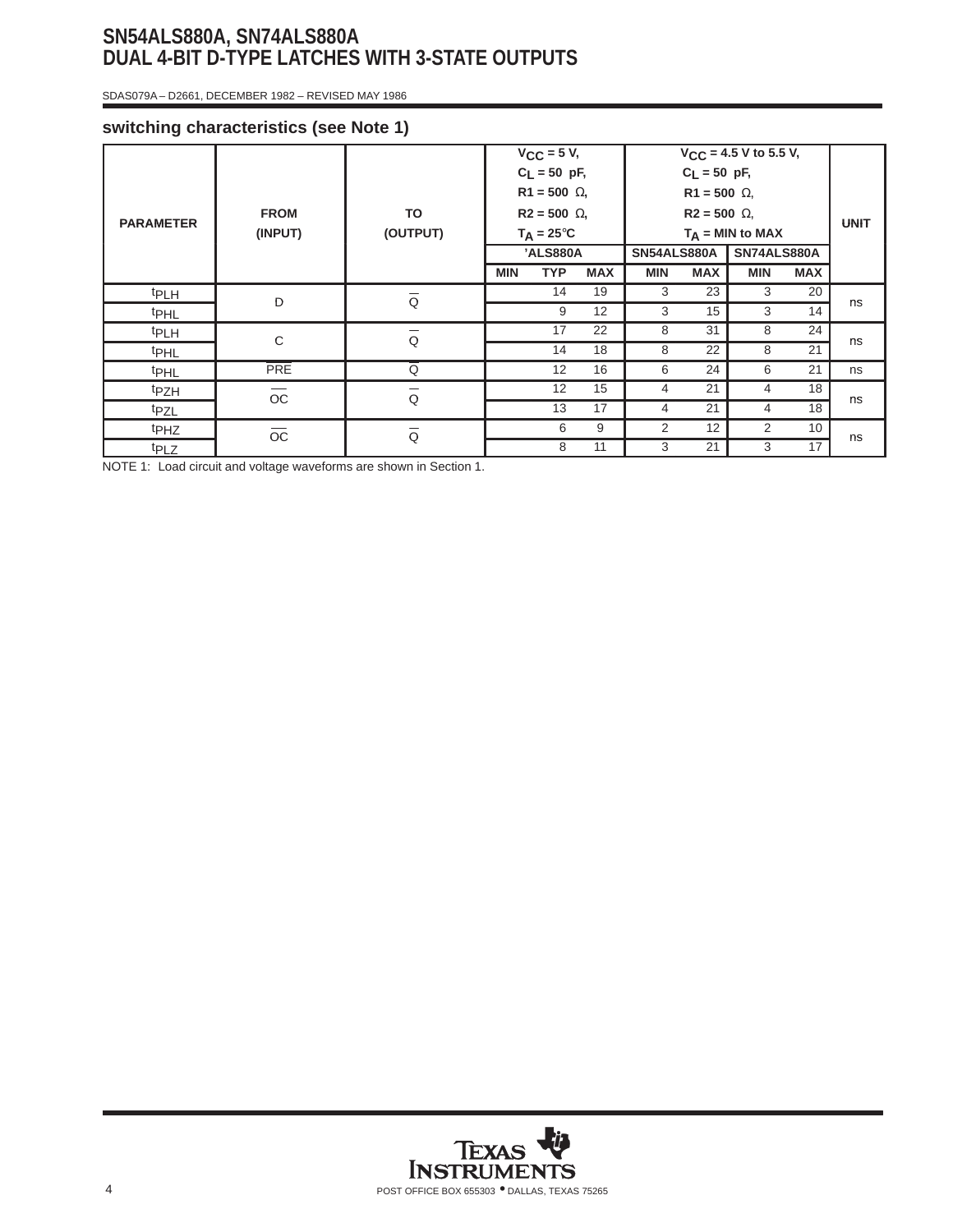# **SN54AS880, SN74AS880 DUAL 4-BIT D-TYPE LATCHES WITH 3-STATE OUTPUTS**

SDAS079A – D2661, DECEMBER 1982 – REVISED MAY 1986

#### **recommended operating conditions**

|                 |                                        |         |   |            | <b>SN54AS880</b> |            |            | <b>SN74AS880</b> |            | <b>UNIT</b> |
|-----------------|----------------------------------------|---------|---|------------|------------------|------------|------------|------------------|------------|-------------|
|                 |                                        |         |   | <b>MIN</b> | <b>NOM</b>       | <b>MAX</b> | <b>MIN</b> | <b>NOM</b>       | <b>MAX</b> |             |
| $V_{CC}$        | Supply voltage                         |         |   | 4.5        | 5                | 5.5        | 4.5        | 5                | 5.5        | V           |
| V <sub>IH</sub> | High-level input voltage               |         |   | 2          |                  |            | 2          |                  |            |             |
| $V_{IL}$        | Low-level input voltage                |         |   |            |                  | 0.8        |            |                  | 0.8        | V           |
| <b>IOH</b>      | High-level output current              |         |   |            | $-12$            |            |            | $-15$            | mA         |             |
| $I_{OL}$        | Low-level output current               |         |   |            |                  | 32         |            |                  | 48         | mA          |
|                 | Pulse duration                         | PRE low |   | 4.5        |                  |            | 3.5        |                  |            |             |
| $t_{W}$         |                                        | C high  |   | 4          |                  |            | 2.5        |                  |            | ns          |
| $t_{\text{SU}}$ | Setup time, data before C $\downarrow$ |         | 2 |            |                  | 2          |            |                  | ns         |             |
| $ t_{h} $       | Hold time, data after $C\downarrow$    |         |   |            |                  |            |            |                  |            | ns          |
| <b>TA</b>       | Operating free-air temperature         |         |   | $-55$      |                  | 125        | 0          |                  | 70         | $^{\circ}C$ |

#### **electrical characteristics over recommended operating free-air temperature range (unless otherwise noted)**

| <b>PARAMETER</b> | <b>TEST CONDITIONS</b>                    |                       |            | <b>SN54AS880</b> |            | <b>SN74AS880</b> | <b>UNIT</b>      |            |        |
|------------------|-------------------------------------------|-----------------------|------------|------------------|------------|------------------|------------------|------------|--------|
|                  |                                           |                       | <b>MIN</b> | TYP <sup>†</sup> | <b>MAX</b> | <b>MIN</b>       | TYP <sup>†</sup> | <b>MAX</b> |        |
| V <sub>IK</sub>  | $V_{\text{CC}} = 4.5 V,$                  | $I_1 = -18$ mA        |            |                  | $-1.2$     |                  |                  | $-1.2$     | $\vee$ |
|                  | $V_{\text{CC}} = 4.5 \text{ V}$ to 5.5 V, | $I_{OH} = -2 mA$      | $V_{CC}-2$ |                  |            | $V_{CC}-2$       |                  |            |        |
| VOH              | $V_{\rm CC}$ = 4.5 V,                     | $I_{OH} = -12$ mA     | 2.4        | 3.2              |            |                  |                  |            | V      |
|                  | $V_{\text{CC}} = 4.5 V,$                  | $I_{OH} = -15$ mA     |            |                  |            | 2.4              | 3.3              |            |        |
|                  | $V_{C,C} = 4.5 V$ ,                       | $I_{OL}$ = 32 mA      |            | 0.30             | 0.5        |                  |                  |            | $\vee$ |
| VOL              | $V_{\text{CC}} = 4.5 V,$                  | $I_{OL}$ = 48 mA      |            |                  |            |                  | 0.35             | 0.5        |        |
| <b>lozh</b>      | $V_{\text{CC}} = 5.5 V,$                  | $V_O = 2.7 V$         |            |                  | 50         |                  |                  | 50         | μA     |
| lozL             | $V_{\text{CC}} = 5.5 V,$                  | $V_O = 0.4 V$         |            |                  | $-50$      |                  |                  | $-50$      | μA     |
| IJ.              | $V_{CC} = 5.5 V,$                         | $V_I = 7 V$           |            |                  | 0.1        |                  |                  | 0.1        | mA     |
| ŀщ               | $V_{\rm CC}$ = 5.5 V,                     | $V_1 = 2.7 V$         |            |                  | 20         |                  |                  | 20         | μA     |
| I <sub>IL</sub>  | $V_{CC} = 5.5 V,$                         | $V_1 = 0.4 V$         |            |                  | $-0.5$     |                  |                  | $-0.5$     | mA     |
| $10+$            | $V_{CC} = 5.5 V,$                         | $V_{\Omega} = 2.25 V$ | $-30$      |                  | $-112$     | $-30$            |                  | $-112$     | mA     |
| <b>ICC</b>       |                                           | Outputs high          |            | 73               | 118        |                  | 73               | 118        |        |
|                  | $V_{CC}$ = 5.5 V                          | Outputs low           |            | 76               | 122        |                  | 76               | 122        | mA     |
|                  |                                           | Outputs disabled      |            | 86               | 137        |                  | 86               | 137        |        |

 $\dagger$  All typical values are at V<sub>CC</sub> = 5 V, T<sub>A</sub> = 25°C.

‡ The output conditions have been chosen to produce a current that closely approximates one half of the true short-circuit output current, IOS.